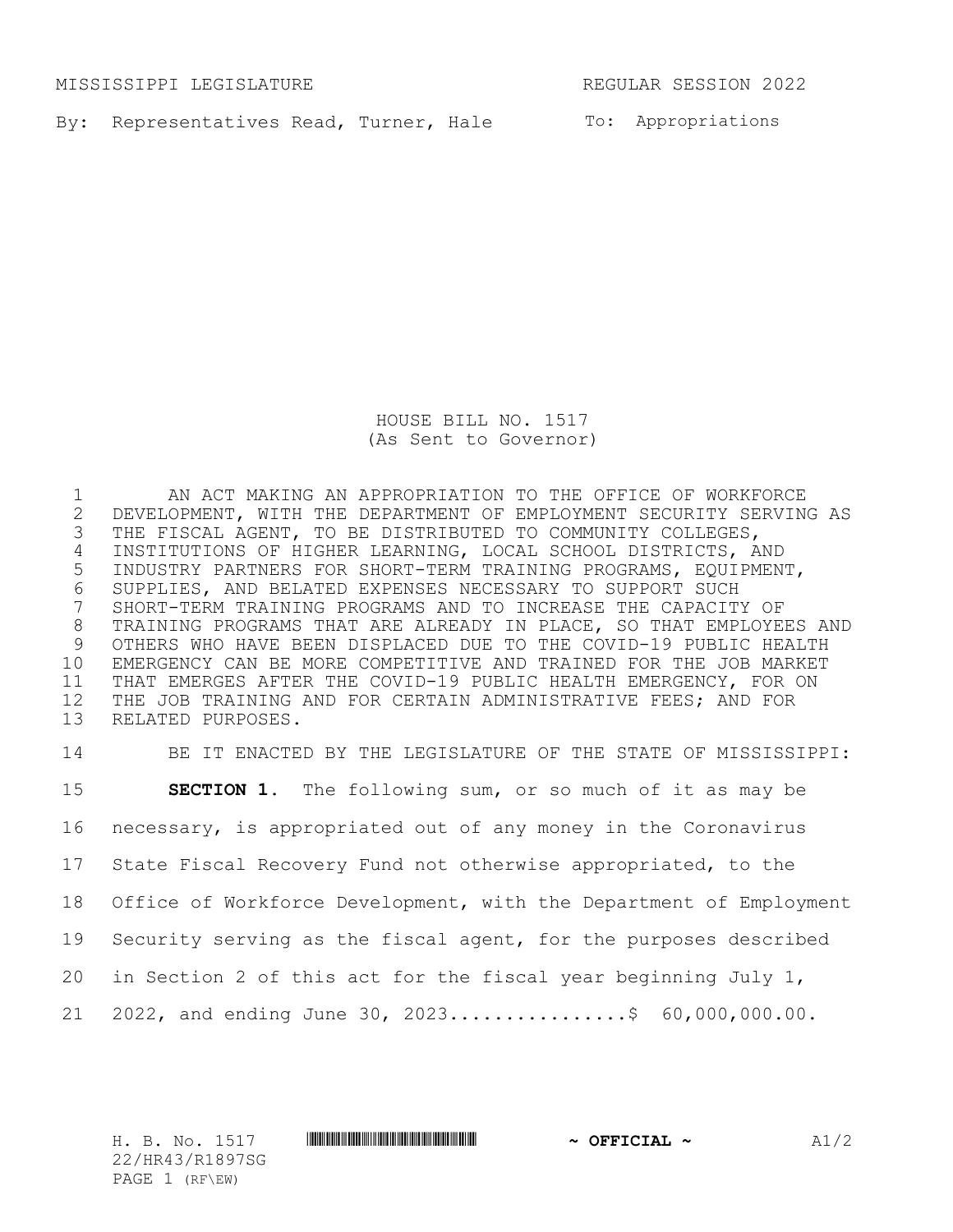**SECTION 2.** (1) Thirty-two Million Dollars (\$32,000,000.00) of the money appropriated to the Department of Employment Security under Section 1 of this act shall be distributed as follows:

 (a) For direct training and related expenses for workforce development efforts related to health care at the community and junior colleges, including, but not limited to, outreach and recruitment, awareness and interest-building, and training program expansion for certified nursing assistants, nurses and home-health providers; increasing opportunities for certified nursing assistants to become nurses; and first responder training, especially for first responders who offer initial care at rural home emergencies or automobile accidents.

 (b) For direct training and related expenses for workforce development efforts related to emerging sectors, including, but not limited to, outreach and recruitment, awareness and interest-building, and training program expansion for horizon-thinking programs such as advanced manufacturing, drone, cyber, fiber, electric vehicles and data analytics and management.

 (c) For direct training and related expenses for workforce development efforts related to logistics and supply chain, including, but not limited to, outreach and recruitment, awareness and interest-building, and training program expansion for commercial driver's licenses, warehousing, shipping and similar essential programs that support product transportation and delivery.

H. B. No. 1517 \*HR43/R1897SG\* **~ OFFICIAL ~** 22/HR43/R1897SG PAGE 2 (RF\EW)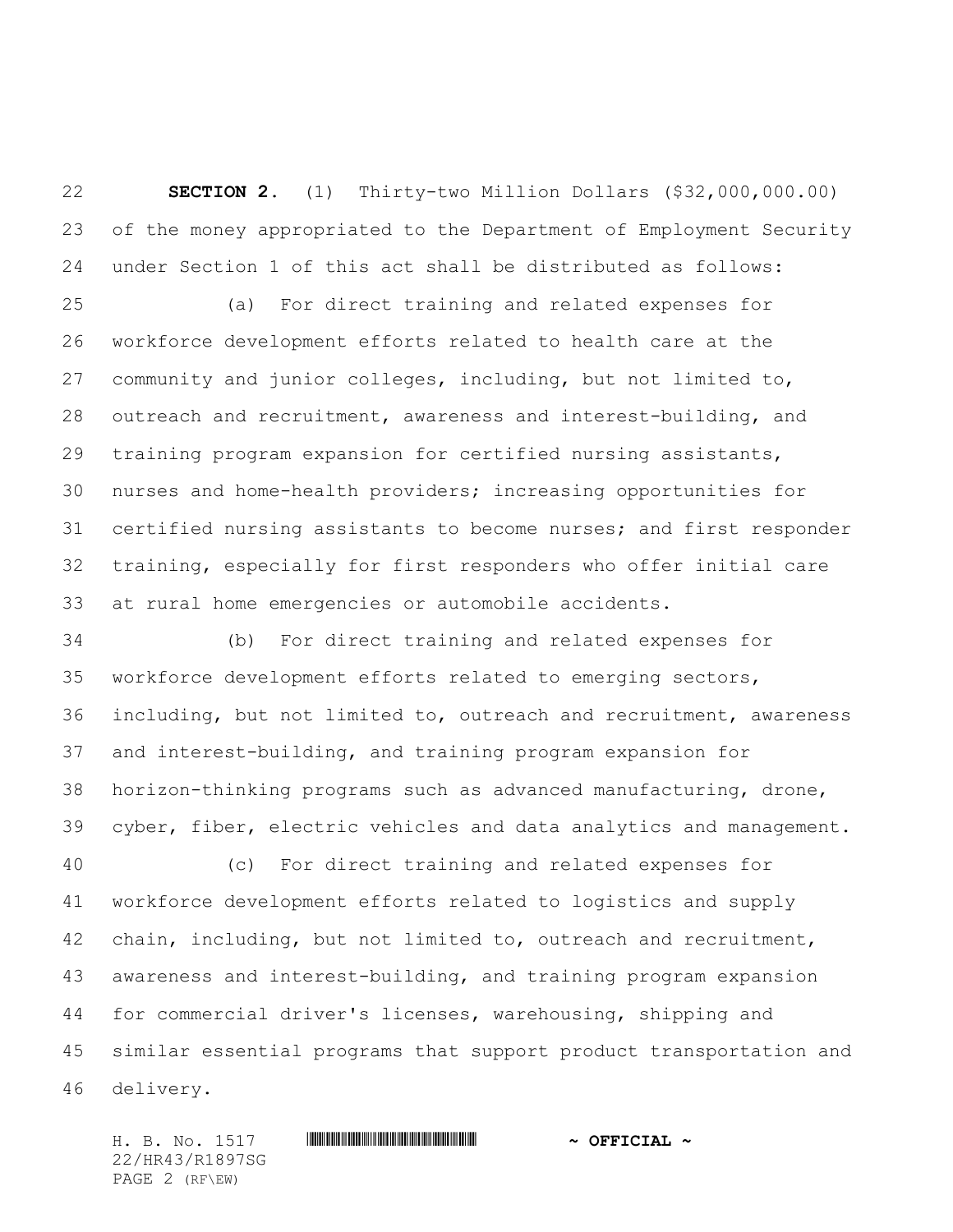(d) For direct training and related expenses for workforce development efforts related to specific populations, including, but not limited to, outreach to, investment in, and training for military personnel, single parents, currently and formerly incarcerated individuals, underemployed individuals, and individuals with disabilities; work with existing nonpublic partners and state agencies to provide wrap-around supportive services, such as child care and transportation, for individuals who have a desire to work.

 (e) For the Accelerate Mississippi Workforce Development Program created in House Bill No. 1006, 2022 Regular Session.

 (f) To be retained by the department for program monitoring and evaluation, administrative fees, third-party accounting as needed, and the deployment of an ecosystem workforce development model by the Office of Workforce Development to support effective implementation of the activities described in subsection (1) paragraphs (a) through (e), subsection (2) and subsection (3) of this Section 2.

 (2) Twenty Million Dollars (\$20,000,000.00) of the money appropriated to the Department of Employment Security under Section 1 of this act shall be for the Mississippi Health Sciences Training Infrastructure Grant Program created in House Bill No. 1006, 2022 Regular Session. It is the intent of the Legislature that this program result in the retention of at least fifty

H. B. No. 1517 **. WALLER WEIGHT AND A SEPTCIAL ~** 22/HR43/R1897SG PAGE 3 (RF\EW)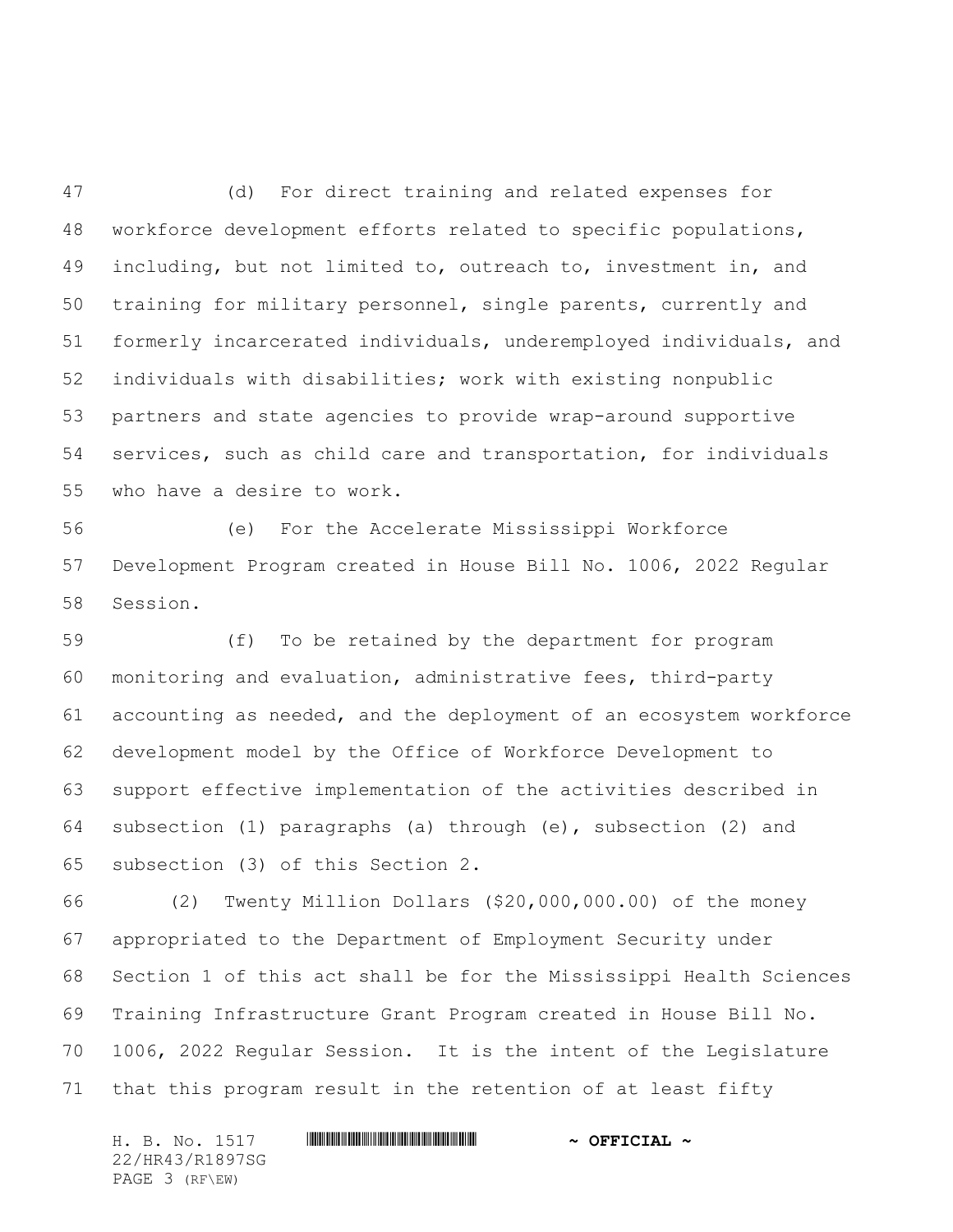percent (50%) of osteopathic medical school graduates within the State of Mississippi.

 (3) Eight Million Dollars (\$8,000,000.00) of the money appropriated to the Department of Employment Security under Section 1 of this act shall be for the career coaching program created in House Bill No. 1388, 2022 Regular Session.

 **SECTION 3.** (1) As used in this section and Section 4 of this act, the term "department" means the Department of Employment Security.

 (2) The department shall not disburse any funds appropriated under this act to any recipient without first: (a) making an individualized determination that the reimbursement sought is, in 84 the department's independent judgment, for necessary expenditures eligible under Section 602 of the federal Social Security Act as added by Section 9901 of the federal American Rescue Plan Act of 2021 (ARPA) and its implementing guidelines, guidance, rules, regulations and/or other criteria, as may be amended or supplemented from time to time, by the United States Department of the Treasury; and (b) determining that the recipient has not received and will not receive reimbursement for the expense in question from any source of funds, including insurance proceeds, other than those funds provided under Section 602 of the federal Social Security Act as added by Section 9901 of ARPA. In addition, the department shall ensure that all funds appropriated under this act are disbursed in compliance with the Single Audit

H. B. No. 1517 **. WALLER WEIGHT AND A SEPTCIAL ~** 22/HR43/R1897SG PAGE 4 (RF\EW)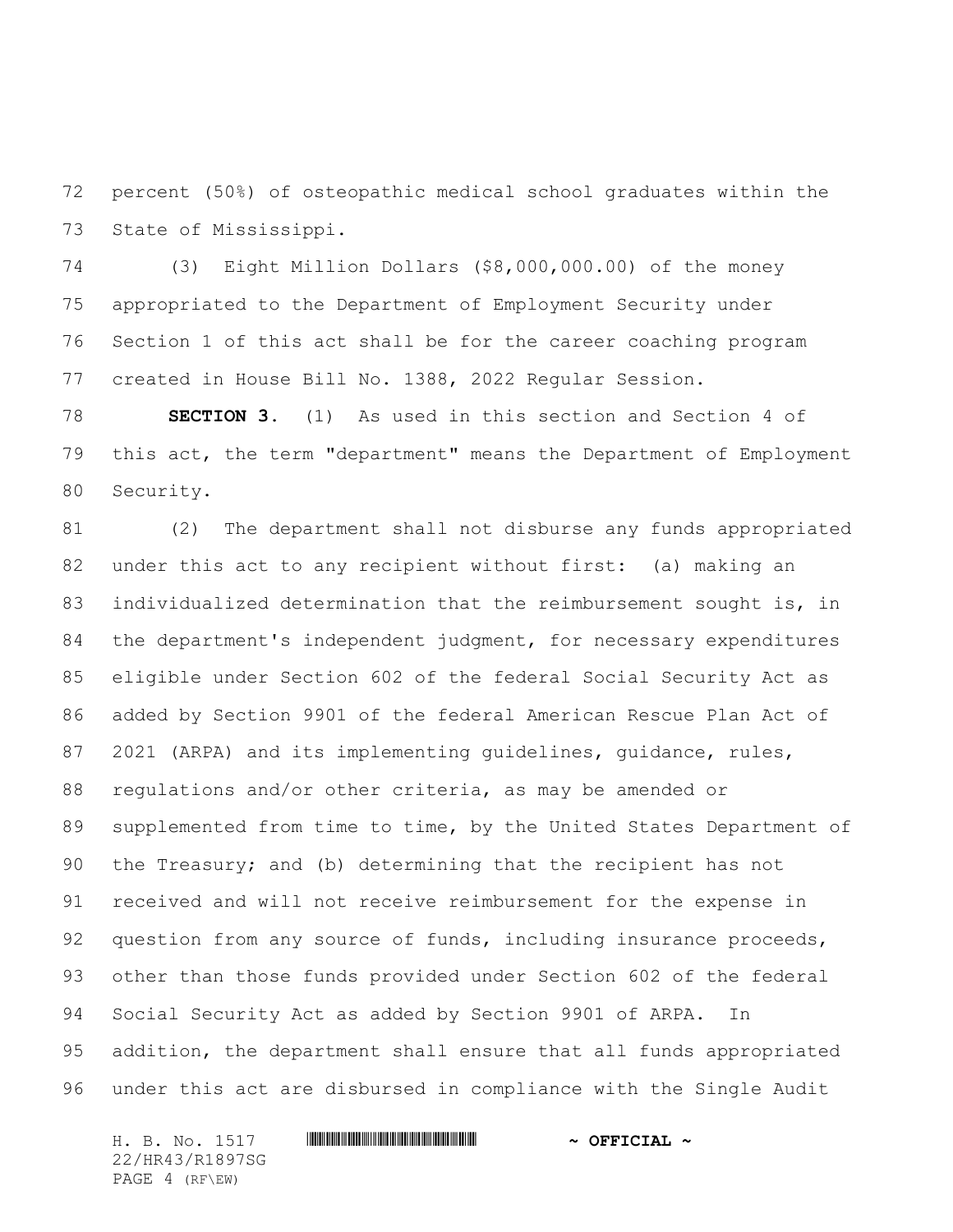Act (31 USC Sections 7501-7507) and the related provisions of the Uniform Guidance, 2 CFR Section 200.303 regarding internal controls, Sections 200.330 through 200.332 regarding sub-recipient monitoring and management, and subpart F regarding audit requirements.

 (3) None of the funds appropriated under Section 1 of this act shall be used to pay employee premium payments.

 **SECTION 4.** (1) As a condition of receiving and expending the funds appropriated to the department under this act, receiving entities shall certify to the department, and the department shall certify to the Department of Finance and Administration that each expenditure of the funds appropriated to the department under this act complies with the guidelines, guidance, rules, regulations and/or other criteria, as may be amended from time to time, of the United States Department of the Treasury regarding the use of monies from the Coronavirus State and Local Fiscal Recovery Funds established by ARPA.

 (2) If the Office of Inspector General of the United States Department of the Treasury, or the Office of Inspector General of any other federal agency having oversight over the use of monies from the Coronavirus State Fiscal Recovery Fund established by ARPA (a) determines that the department or recipient has expended or otherwise used any of the funds appropriated to the department under this act for any purpose that is not in compliance with the guidelines, guidance, rules, regulations and/or other criteria, as

H. B. No. 1517 **. WALLER WEIGHT AND A SEPTCIAL ~** 22/HR43/R1897SG PAGE 5 (RF\EW)